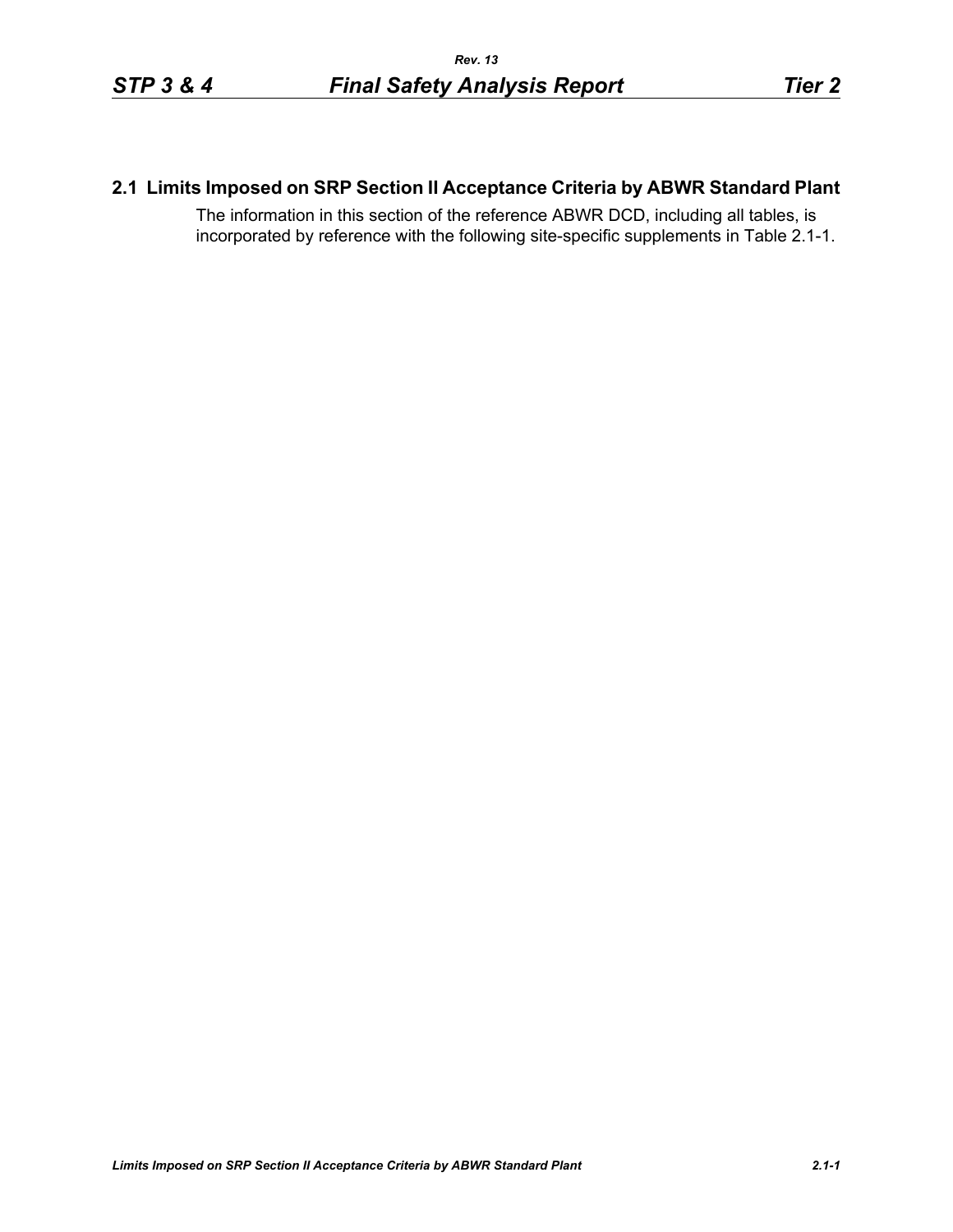### **Table 2.1-1 Limits Imposed on SRP Section II Acceptance Criteria by ABWR Design**

<span id="page-1-0"></span>The supplementary information, provided in the column marked "Discussion," consists of a statement as to whether the SRP limits specified for the reference ABWR design are met for the STP 3 & 4 site, and a roadmap to the FSAR sections where further discussion is provided.

| <b>SRP</b>         |                                                                   |                                                                                                                                                                                                                                                                            |                                                                                                                                                                                                                                                                                                                                                       |
|--------------------|-------------------------------------------------------------------|----------------------------------------------------------------------------------------------------------------------------------------------------------------------------------------------------------------------------------------------------------------------------|-------------------------------------------------------------------------------------------------------------------------------------------------------------------------------------------------------------------------------------------------------------------------------------------------------------------------------------------------------|
| <b>Section</b>     | <b>Subject</b>                                                    | <b>Limits</b>                                                                                                                                                                                                                                                              | <b>Discussion</b>                                                                                                                                                                                                                                                                                                                                     |
|                    | <b>Geography and Demography</b>                                   |                                                                                                                                                                                                                                                                            |                                                                                                                                                                                                                                                                                                                                                       |
| 2.1.1              | Site Location and<br>Description                                  | None                                                                                                                                                                                                                                                                       | N/A                                                                                                                                                                                                                                                                                                                                                   |
| 2.1.2              | <b>Exclusion Area</b><br>Authority and<br>Control                 | <b>None</b>                                                                                                                                                                                                                                                                | N/A                                                                                                                                                                                                                                                                                                                                                   |
| 2.1.3              | Population<br><b>Distribution</b>                                 | None                                                                                                                                                                                                                                                                       | N/A                                                                                                                                                                                                                                                                                                                                                   |
|                    | <b>Nearby Industrial, Transportation and Military Facilities</b>  |                                                                                                                                                                                                                                                                            |                                                                                                                                                                                                                                                                                                                                                       |
| $2.2.1 -$<br>2.2.2 | Identification of<br><b>Potential Hazards</b><br>in Site Vicinity | Identify potential hazards in the site<br>vicinity that have a probability of<br>occurrence $>10^{-7}$ per year which<br>produce:<br>(1) missiles more energetic than the<br>tornado missile spectra, or<br>(2) pressure effects in excess of the<br>design basis tornado. | The potential external hazards<br>in the vicinity of the STP site are<br>identified in Subsections 2.2S.1<br>and 2.2S.2. The only potential<br>external hazard identified with a<br>frequency near 1 x 10 <sup>-7</sup> was an<br>aircraft accident with a<br>conservatively calculated total<br>impact frequency of 1.09 $\times$ 10 <sup>-7</sup> . |
| 2.2.3              | Evaluation of<br><b>Potential Accidents</b>                       | Evaluate only those potential<br>hazards identified above.                                                                                                                                                                                                                 | An evaluation of the aircraft<br>hazards that could impact the<br>STP site is provided in<br>Subsection 2.2S.2.7.2. Although<br>no other external hazards<br>approach a frequency of 1 x 10 <sup>-</sup><br>, other potential external<br>hazards in the vicinity of the<br>STP site are discussed in<br>Subsection 2.2S.3.                           |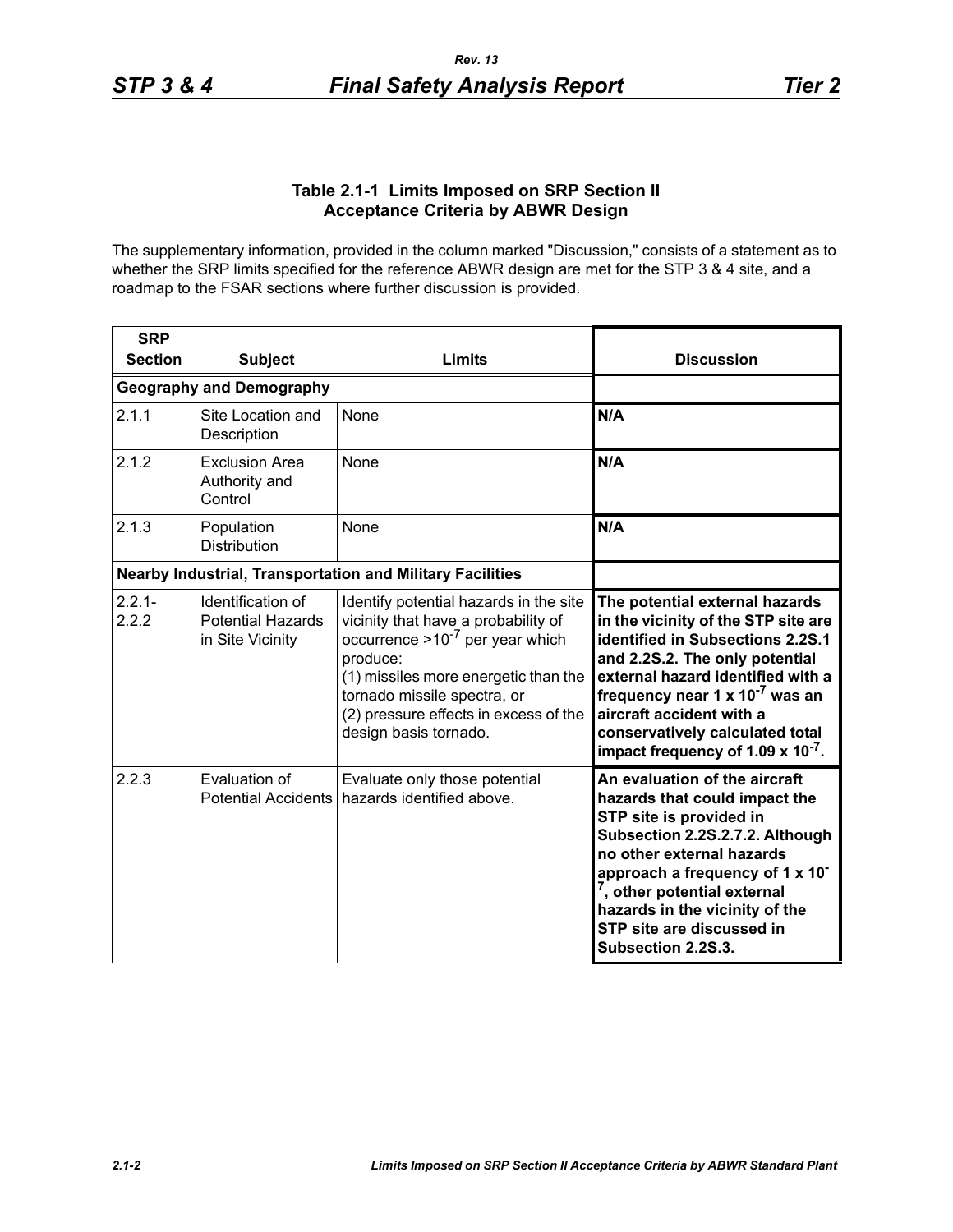| <b>SRP</b><br><b>Section</b> | <b>Subject</b>                                                                                         | Limits                                                                                                                                                                                                                                                                                          | <b>Discussion</b>                                                                                                                                                                                                                                                                                                                                                                                                                                                          |
|------------------------------|--------------------------------------------------------------------------------------------------------|-------------------------------------------------------------------------------------------------------------------------------------------------------------------------------------------------------------------------------------------------------------------------------------------------|----------------------------------------------------------------------------------------------------------------------------------------------------------------------------------------------------------------------------------------------------------------------------------------------------------------------------------------------------------------------------------------------------------------------------------------------------------------------------|
| <b>Meteorology</b>           |                                                                                                        |                                                                                                                                                                                                                                                                                                 |                                                                                                                                                                                                                                                                                                                                                                                                                                                                            |
| 2.3.1                        | Regional<br>Climatology                                                                                | Per Table 2.0-1.                                                                                                                                                                                                                                                                                | The ABWR site parameters<br>specified in Table 2.0-1 envelop<br>the STP site-specific<br>characteristics related to<br>regional climatology, with the<br>following exceptions, maximum<br>rainfall rate and ambient design<br>temperatures relative to three of<br>the wet-bulb exceedance<br>values. These departures are<br>discussed in Table 2.0-2 (see<br>also STP DEP T1 5.0-1).<br>Further details on regional<br>climatology are provided in<br>Subsection 2.3S.1. |
| 2.3.2                        | Local Meteorology                                                                                      | None                                                                                                                                                                                                                                                                                            | N/A                                                                                                                                                                                                                                                                                                                                                                                                                                                                        |
| 2.3.3                        | Onsite<br>Meteorological<br>Measurements<br>Program                                                    | None                                                                                                                                                                                                                                                                                            | N/A                                                                                                                                                                                                                                                                                                                                                                                                                                                                        |
| 2.3.4                        | Short-Term<br><b>Diffusion</b><br><b>Estimates for</b><br>Accidental<br>Atmospheric<br><b>Releases</b> | Show that the site meteorological<br>dispersion values as calculated in<br>accordance with Regulatory Guide<br>1.145, and compared to dose<br>values given in Chapter 15, result in<br>doses less than stipulated in 10<br>CFR 100 and the applicable<br>portions of SRP Sections 11 and<br>15. | The design basis accident<br>doses calculated based on the<br><b>STP site meteorological</b><br>dispersion values are<br>discussed in Subsections 15.2,<br>15.56, and 15.7. The calculated<br>doses meet the dose limits<br>specified in 10 CFR 100.                                                                                                                                                                                                                       |
| 2.3.5                        | Long-Term<br>Diffusion<br><b>Estimates</b>                                                             | None                                                                                                                                                                                                                                                                                            | N/A                                                                                                                                                                                                                                                                                                                                                                                                                                                                        |
| <b>Hydrology Engineering</b> |                                                                                                        |                                                                                                                                                                                                                                                                                                 |                                                                                                                                                                                                                                                                                                                                                                                                                                                                            |
| 2.4.1                        | Hydraulic<br>Description                                                                               | Per Table 2.0-1.                                                                                                                                                                                                                                                                                | The ABWR site parameters<br>specified in Table 2.0-1 envelop<br>the STP site-specific<br>characteristics related to<br>hydrology. Further details are<br>provided in Subsection 2.4S.1.                                                                                                                                                                                                                                                                                    |

## **Table 2.1-1 Limits Imposed on SRP Section II Acceptance Criteria by ABWR Design**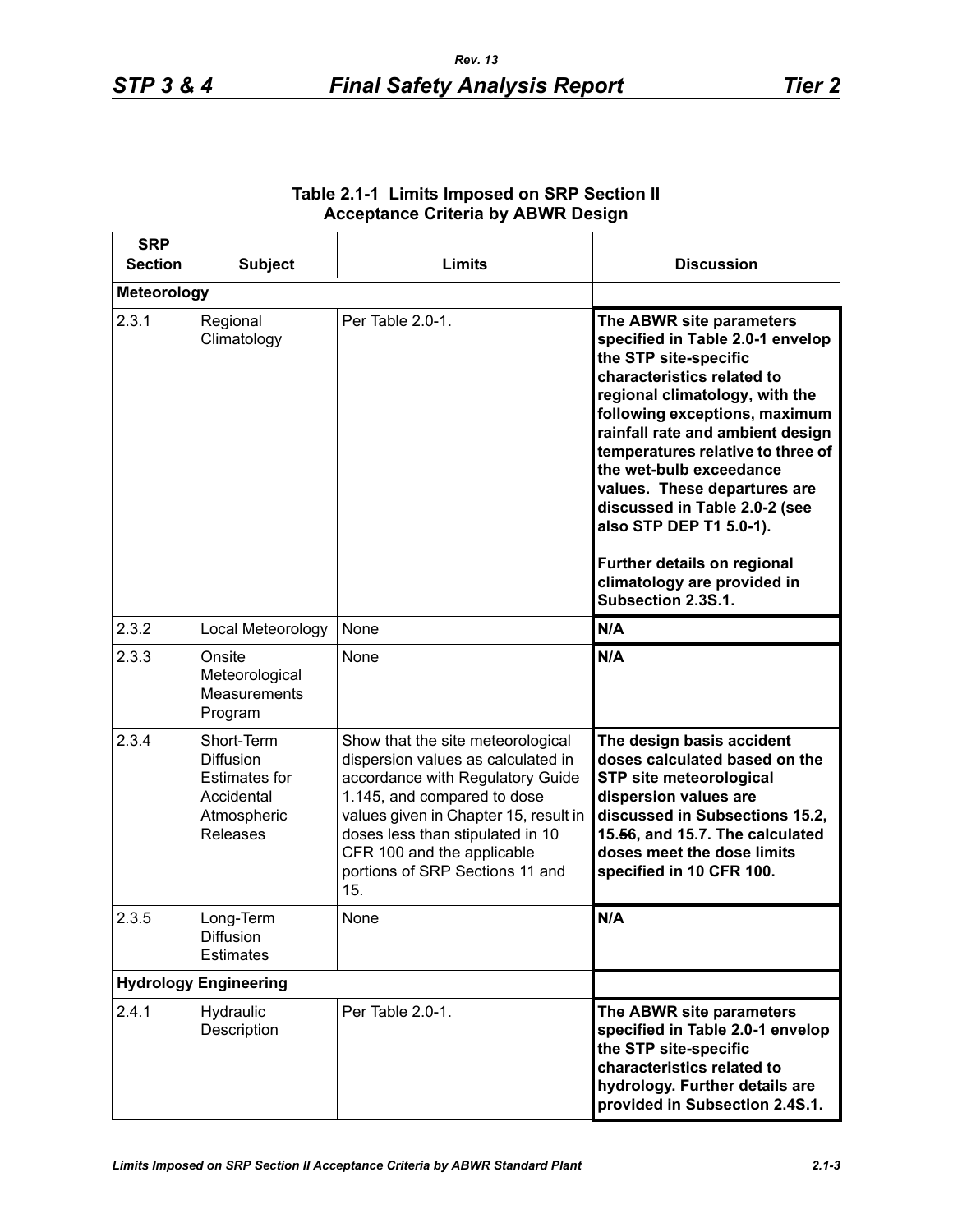| <b>SRP</b>     |                                                              |                                                                                                                                                              |                                                                                                                                                                                                                                                                                                                                                   |
|----------------|--------------------------------------------------------------|--------------------------------------------------------------------------------------------------------------------------------------------------------------|---------------------------------------------------------------------------------------------------------------------------------------------------------------------------------------------------------------------------------------------------------------------------------------------------------------------------------------------------|
| <b>Section</b> | <b>Subject</b>                                               | <b>Limits</b>                                                                                                                                                | <b>Discussion</b>                                                                                                                                                                                                                                                                                                                                 |
| 2.4.2          | Floods                                                       | Per Table 2.0-1.                                                                                                                                             | The maximum flood level for the<br>STP site is discussed in<br>Subsections 2.4S.2 and 2.4S.4<br>(see also Table 2.0-2 and STP<br>DEP T1 5.0-1). Site-specific<br>flood protection measures are<br>described in Subsection<br>3.4.1.1.1.                                                                                                           |
| 2.4.3          | Probable<br>Maximum Flood on<br>Streams and<br><b>Rivers</b> | None                                                                                                                                                         | N/A                                                                                                                                                                                                                                                                                                                                               |
| 2.4.4          | <b>Potential Dam</b><br>Failures<br>Seismically<br>Induced   | Demonstrate that failure of existing<br>and potential upstream or<br>downstream water control<br>structures will not exceed flooding<br>30.5 cm below grade. | <b>Failure of the Main Cooling</b><br>Reservoir (MCR) would result in<br>the worst case flood level, and<br>exceeds the SRP limit for the<br>reference ABWR design as<br>discussed in Subsection 2.4S.4<br>see also Table 2.0-2 and STP<br>DEP T1 5.0-1). Site-specific<br>flood protection measures are<br>described in Subsection<br>3.4.1.1.1. |
| 2.4.5          | Probable<br>Maximum Surge<br>and Seiche<br>Flooding          | Probable maximum surge and<br>seiche flooding level 30.5 cm below<br>grade.                                                                                  | The probable maximum surge<br>flooding level is within the SRP<br>limit for the reference ABWR<br>design. Flooding due to seiche<br>effects is considered<br>insignificant at the STP site. See<br>Subsection 2.4S.5 for further<br>details.                                                                                                      |
| 2.4.6          | Probable                                                     | Probable maximum tsunami<br>Maximum Tsunami   flooding level 30.5 cm below grade.                                                                            | The probable maximum tsunami<br>flooding level for the STP site is<br>within the SRP limit for the<br>reference ABWR design as<br>discussed in Subsection 2.4S.6.                                                                                                                                                                                 |
| 2.4.7          | Ice Effects                                                  | None                                                                                                                                                         | N/A                                                                                                                                                                                                                                                                                                                                               |
| 2.4.8          | <b>Cooling Water</b><br>Channels and<br><b>Reservoirs</b>    | None                                                                                                                                                         | N/A                                                                                                                                                                                                                                                                                                                                               |
| 2.4.9          | Channel Diversion   None                                     |                                                                                                                                                              | N/A                                                                                                                                                                                                                                                                                                                                               |

# **Table 2.1-1 Limits Imposed on SRP Section II Acceptance Criteria by ABWR Design (Continued)**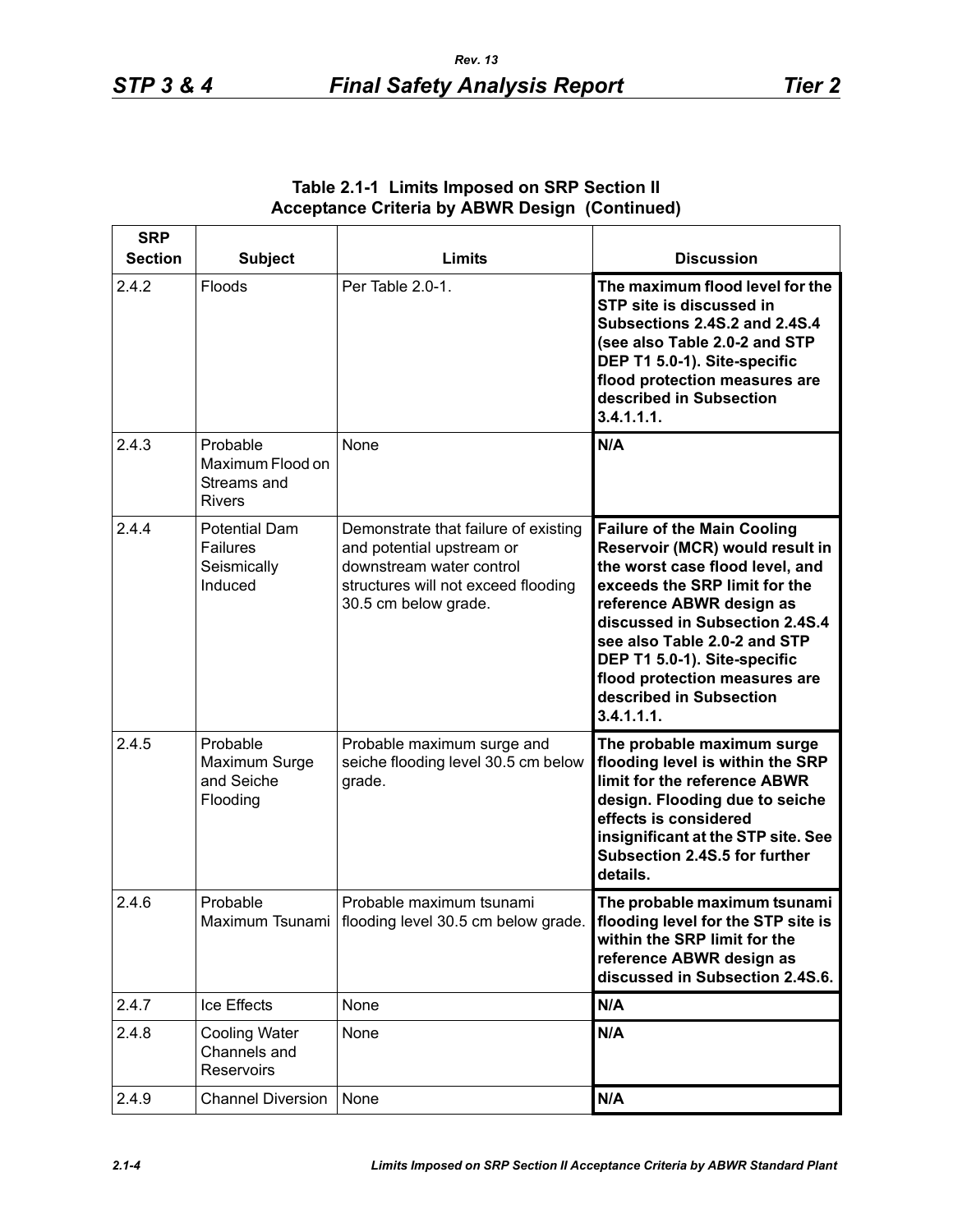| <b>SRP</b><br><b>Section</b> | <b>Subject</b>                                                                         | <b>Limits</b>    | <b>Discussion</b>                                                                                                                                                                                                                             |
|------------------------------|----------------------------------------------------------------------------------------|------------------|-----------------------------------------------------------------------------------------------------------------------------------------------------------------------------------------------------------------------------------------------|
| 2.4.10                       | Flooding<br>Protection<br>Requirements                                                 | None             | N/A                                                                                                                                                                                                                                           |
| 2.4.11                       | Cooling Water<br>Supply                                                                | None             | N/A                                                                                                                                                                                                                                           |
| 2.4.12                       | Groundwater                                                                            | Per Table 2.0-1. | The groundwater depth in the<br>power block areas for STP 3 & 4<br>is below the maximum<br>groundwater level of 61 cm (2 ft)<br>below grade as specified in<br>Table 2.0-1. Further information<br>is provided in FSAR Subsection<br>2.4S.12. |
| 2.4.13                       | Accidental<br>Releases of Liquid<br><b>Effluent in Ground</b><br>and Surface<br>Waters | None             | N/A                                                                                                                                                                                                                                           |
| 2.4.14                       | <b>Technical</b><br>Specifications and<br>Emergency<br>Operation<br>Requirement        | <b>None</b>      | N/A                                                                                                                                                                                                                                           |

### **Table 2.1-1 Limits Imposed on SRP Section II Acceptance Criteria by ABWR Design (Continued)**